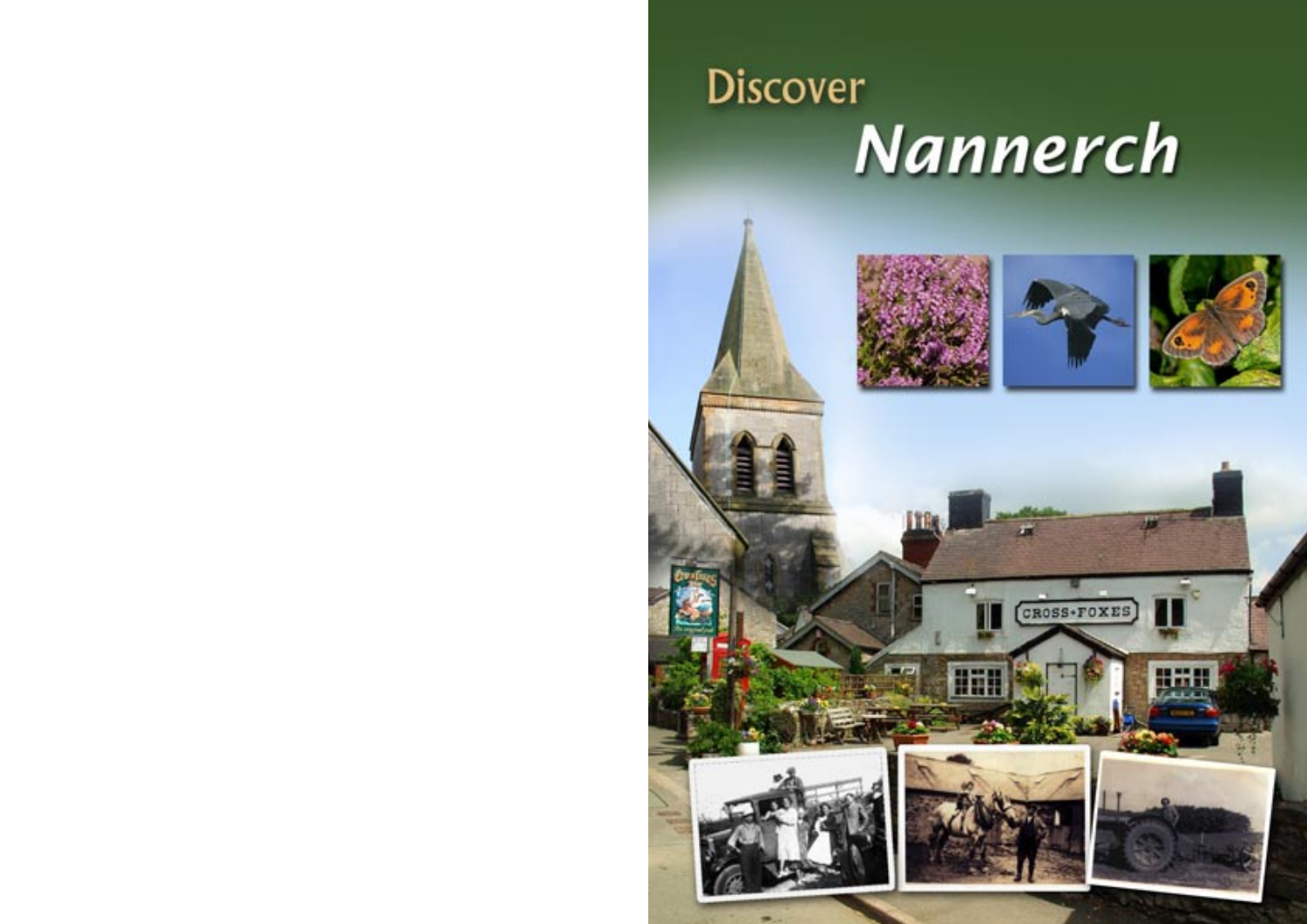# **Welcome to**

# **Nannerch**

This attractive village, many time winner of the 'Best Kept' Village' award, nestles six miles north-west of Mold, in the foothills of the Clwydian Range, an Area of Outstanding Natural Beauty. The main road now bypasses the village but it is well worth making a detour to explore the surrounding countryside and this peaceful and unspoilt village.

Nannerch can trace its history back to prehistoric times. Stone Age flint tools have been found, Bronze Age burial mounds dot the hillsides and three Bronze Age axes were discovered nearby. Iron Age hillforts crown Penycloddiau and Moel Arthur to the west of the village. A standing stone circle in the grounds of Penbedw may be another prehistoric relic or possibly a folly, built by the 18th century owner.

> The first documentary references to Nannerch are a tax return and a list of clergy, dated 1254, indicating that a church was in existence at this time.

**Scripting and research:** Lorna Jenner, Wendi Williams-Shiel and Hazel Formby **Design:** William Smuts **Editing:** Dee Rivaz and Sarah Brennen **Printing:** Design and Print 01352 704000 **Old photographs:** Brian Bennett, Ray Davies, Tony Griffiths, Cliff Halsall, Betty Kent, Elvet Pierce, Pat Wilkes, Beryl Williams, Billy Woodhouse **Wildlife photography:** Simon Booth, Mick Brummage

**Other photographs:** Jo Danson, Lorna Jenner, Carl Rogers, Ray Bibby

Key figures in Welsh history have been associated with the area, including Llywelyn the Great, who gave Penbedw to his daughter Gwenllian, and Owain Glyndŵr who took brief possession of Penbedw during his rebellion.

The families who owned the nearby Penbedw Estate have influenced village life greatly over the years. They funded the church, school and village hall and provided employment for many locals.

The village itself remained fairly small for many years. Just a dozen or so properties, built of local limestone, clustered around the church and along the tree-lined Main Street. Most villagers worked locally and few travelled far. The village has expanded over the past 50 years, as roads improved and the area became accessible for those willing to commute to work in the larger cities of Liverpool and Manchester. The village has changed considerably over the centuries but community spirit remains strong with regular local events and a range of flourishing clubs.

This booklet has been produced by the local community to celebrate the rich cultural and natural heritage of the area. Many thanks to all who have provided photographs or shared their memories and knowledge, to Nannerch Community Council, and to the staff and junior pupils of Ysgol Nannerch.

The booklet can also be downloaded from www.cadwynclwyd.co.uk or www.flintshire.gov.uk/tourism







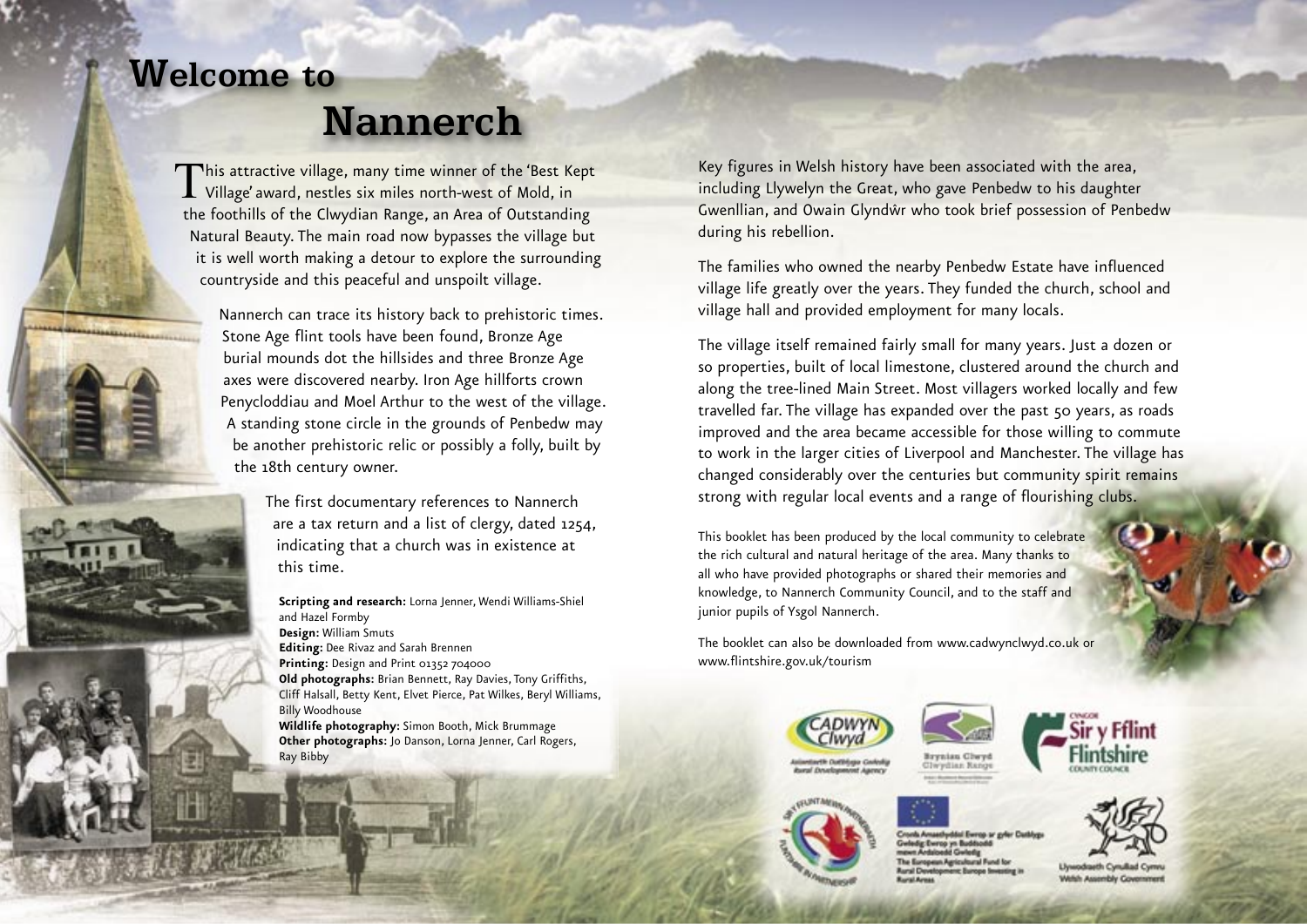# **Through the ages**

*1233*

*2000 -1000BC Bronze Age tribes settled in the area, building a Stone Circle and burial mound at Penbedw.*



*750BC- 450AD Iron Age Hillforts built on nearby Penycloddiau and Moel Arthur.*

*Llywelyn the Great gifted Penbedw to his daughter Gwenllian. 1534 Wal Goch, one of the oldest houses in the village, was built.*

> *1254 First documentary references made to Nannerch and its church.*

> > *1400 Owain Glyndwr took ˆpossession briefly of Penbedw during his rebellion.*

*1554* 

*1853* 

*Present church consecrated.*

*Henry VIII granted Penbedw to the Mostyn family.*



*1962 Railway line closed.*

*1936 Building of the Village Hall began.*

*Mold – Denbigh Railway opened, with a station at Nannerch.* 

 $-1.5 - 1.1 - 1.$ 

*1869*





Bryniau Clwyd<br>Clwydian Range

*1985 Clwydian Range designated an AONB.*

*1958 Penbedw demolished.*

*1894 New school completed.* 



*1990s*

*School extended and community playing fields opened.*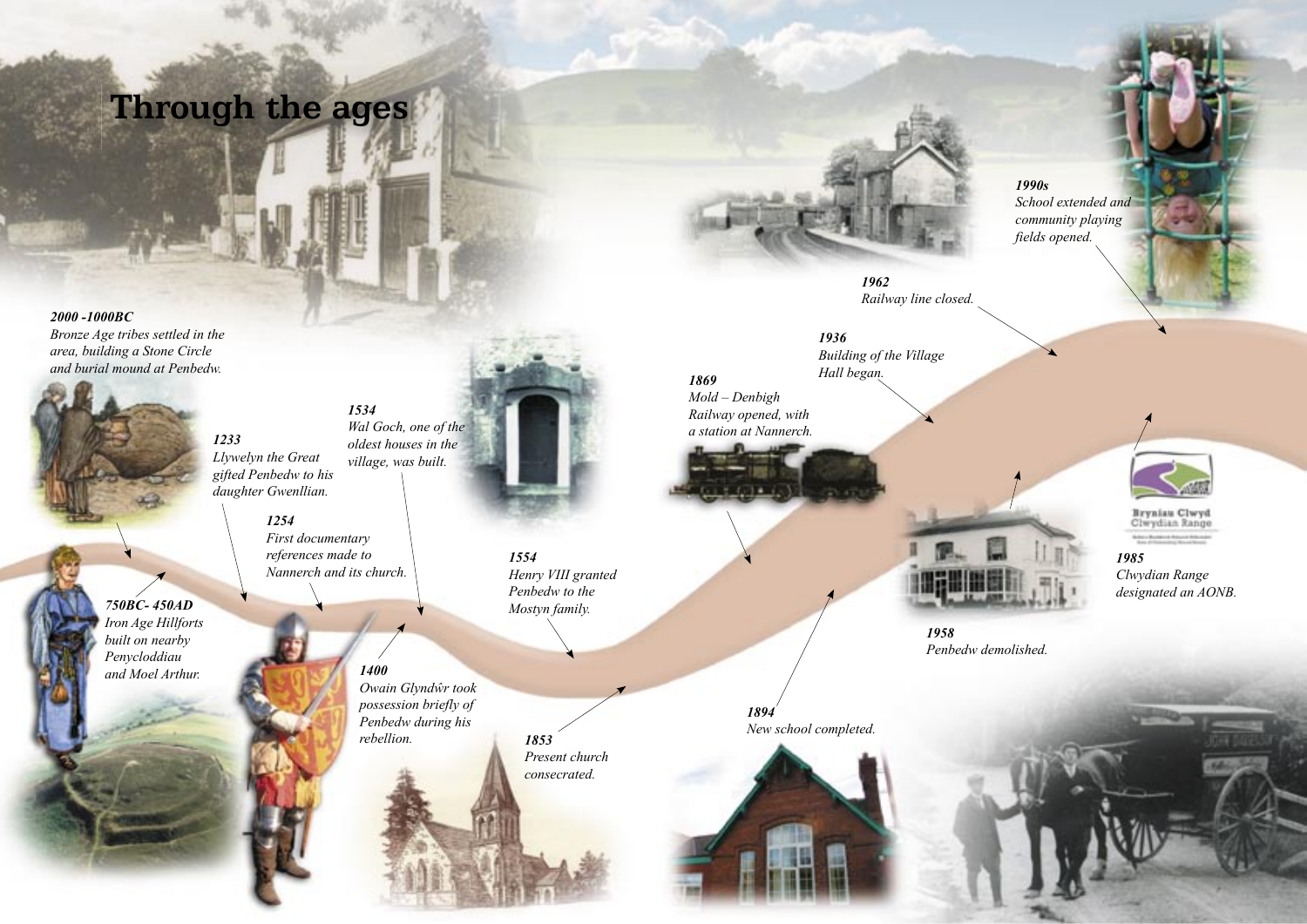### **An estate village**



The Penbedw Estate had a great  $\perp$  influence on Nannerch and, for many years, village and estate life were intertwined. Successive owners left their mark on the local community in many ways.

Penbedw boasted 30 bedrooms and a 4000 acre estate. In 1778, Thomas Pennant

described it as 'an ornament of that little valley'. Sadly, the house became too costly to maintain and was demolished in 1958.

The estate included most of the outlying farms and many village houses. Many locals worked on the estate and workers also came from further afield, bringing new surnames to the area. The 18th century owners, the Williams family, built the 'Cross Foxes' inn, which takes its name from their coat of arms. Their brewer is buried in the churchyard.



In 1852, Penbedw was sold to a railway engineer, William Barber Buddicom. His family became great benefactors to the village, supporting the rebuilding of the church in 1853 and funding the new school in 1894. The Buddicoms built several new houses, including Tai Cochion cottages on the Main Street and Station Lodge, close to the junction with the Mold-Denbigh road. They are clearly identifiable by their distinctive brickwork.

> In 1935, Venetia Buddicom and her mother decided to build a Memorial Hall for the village, in memory of Venetia's father, Harry Buddicom, and her brother Walter, who was killed in the First World War.



*The Red Cross at Penbedw*

*August 3rd 1876 "A treat was given on Thursday by Mr Buddicom of Penbedw Hall. Good attendance this week owing to the tea party."*

*Nov 8th 1897 "A great number of boys absent owing to pheasant shooting at Penbedw."*

Nannerch School logbook

The most unusual item brought to the village by the Buddicoms was a tank that had been partly designed by Major Harry Buddicom in the First World War. After the war, it was transported by train and then driven to the middle of the village, where a welcoming party of excited schoolchildren waited! It stood opposite the post office until 1938, when it was broken up into parts for re-use in the Second World War.

*The tank at Nannerch*

The Buddicoms influenced many other aspects of village life, organizing annual treats for the children and providing the Scouts and Young Farmers with a venue for meetings. In 1921, Mrs Buddicom was one of a group of influential local women who formed Nannerch Women's Institute. During the Second World War, the Red Cross was

*Tai Cochion*

given the use of Penbedw.

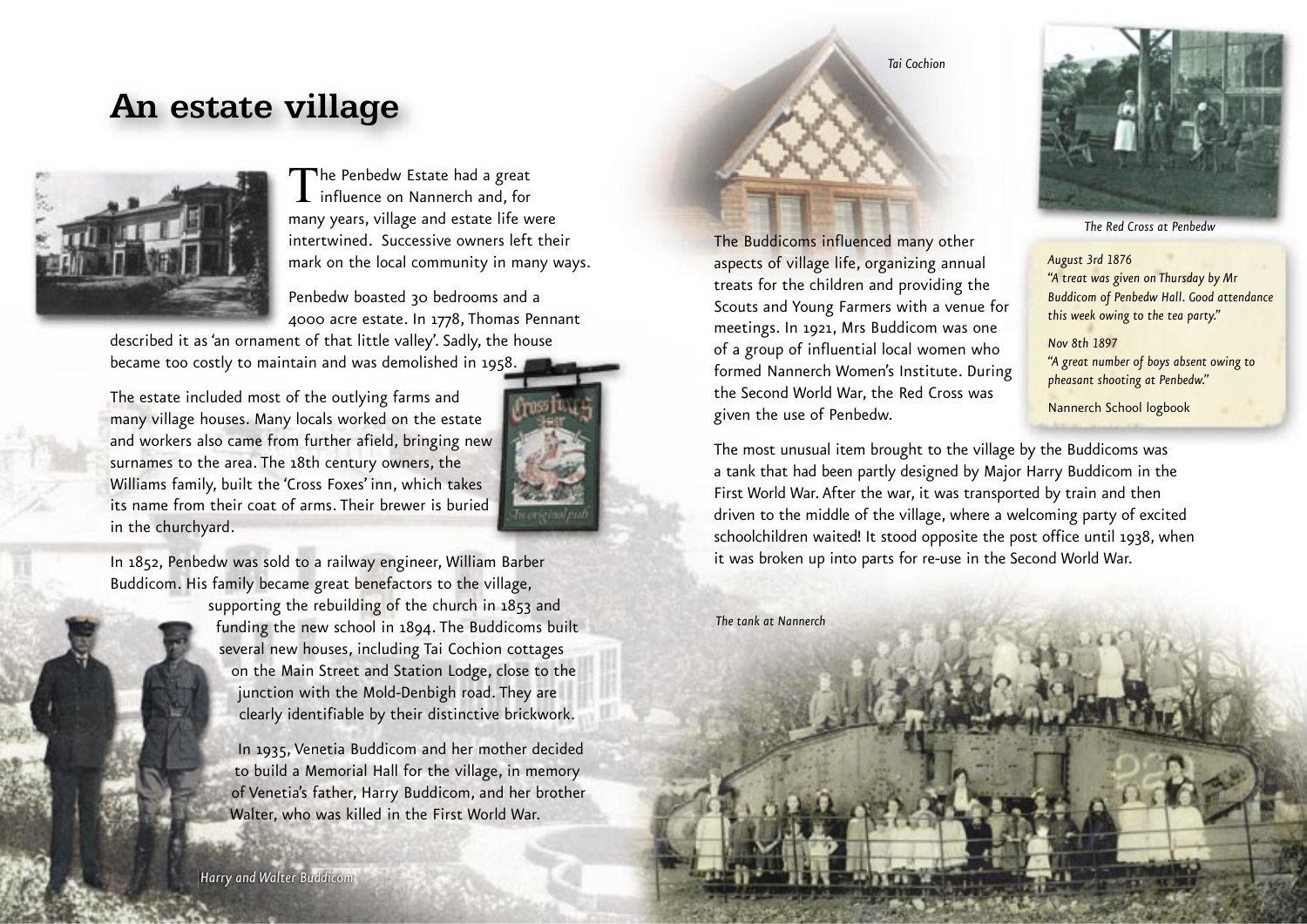## **Working the land**



 $\mathbf{F}$ arming has always been the main land use. Most of the farms were owned by the Penbedw Estate and tenanted to local families.

Land was cultivated far higher up the mountain than it is today and farming remained dependent on horse and manpower until after the Second World War.

This extract from a letter by Minnie Edwards (née Peake) to her brother in America, illustrates the typical mix of crop and animal husbandry:

*"Our corn looks middling, hay is pretty fair, turnips and potatoes are alright. We are milking 6 cows, 2 of them are heifers and we have 8 weaning calves, 6 horses and sheep - I cannot give you the count but think so far we have done well. At present we only have 2 sows but we have just sold 9 pigs and one is weaning tonight. We don't keep ducks now, they want running after and our legs are not so young as they used to be. We do not get many eggs for we have not many hens, about 30 and we used to have nearly 100. We churn twice a week and get 30-35lbs of butter. I think we shall have a fair amount of fruit this year. Gooseberries are very fine & blackcurrants."*

Firwood Farm, Nannerch, July 4th, 1910



In the days before combine harvesters and mechanical balers, haymaking and corn harvesting required many hands. Well into the 20th century, hay and corn were still cut by hand with scythes. A team of men would cut each field, the leading scythesman setting off, making three or four cuts, before the next man set off, so that a staggered team of men were

swinging scythes across the field. At the end of each run, they would walk back to sharpen their scythes before starting on the next section. Gradually the farms acquired horse-drawn cutting machines, but scythes were still used on the steeper fields.

Cut hay was left to dry in the fields before being piled up with pitchforks to make a large haystack. Sheaves of cut corn were first dried in small stooks, then collected and stacked until October, when a mobile threshing machine went from farm to farm to separate the corn from the chaff.

Each farm took their corn for grinding either to Nannerch Mill at Pen-y-felin, Wern Mill on the main road or Sarn Mill, which later ground stone for cement.





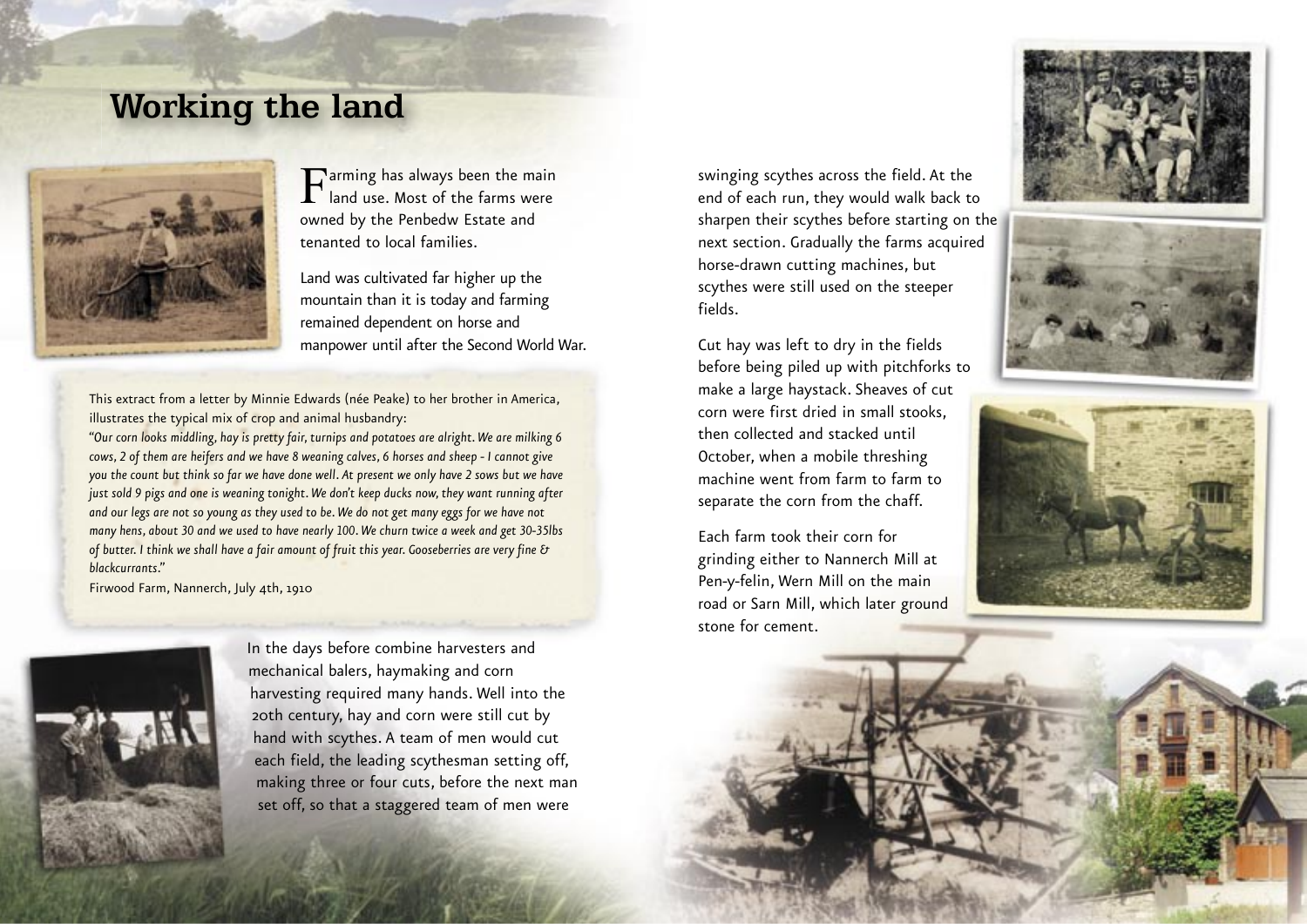#### *Station Lodge, formerly the stationmaster's house*



### **The train era**

The opening of the Mold - Denbigh Railway  $\perp$  in 1869, with its station at Nannerch, had a great impact on the village. Despite the fact that Mr Buddicom of Penbedw was a renowned railway engineer, he still fiercely opposed the siting of the new railway within view of his house and the route was realigned!

Villagers could now travel further afield for work and leisure, and goods could be transported more easily to and fro. Coal delivered by rail stayed in a siding until it had been delivered around the village by a horse-drawn wagon.



Livestock also was transported by train, loaded from a strong pen on one of the sidings onto a special truck that the farmers had to order in advance. Day old chicks were also transported by train – the farmers would be telephoned to tell them the chicks had been loaded onto the train so they were at the station to collect them. Milk from local farms was sent to Merseyside by train.

The trains also brought large numbers of holidaymakers and day trippers from Merseyside. Several cottages and huts were let as holiday accommodation and the mill craftshop, Sarn Mill cafe, local restaurants and the pub all benefitted from the visitors. The Cross Foxes (01352 741 293), The Cherry Pie Restaurant (01352 741279) and Old Mill B&B (01352 741542) still welcome guests today.

Many have fond memories of their childhood holidays in Nannerch, although conditions were often basic.



 *"The cottage just had 2 large rooms, one downstairs and one upstairs. Cooking and heating were done with a range and there was no electricity, running water or sewage system. There was a shed attached to the cottage. Just inside the shed door was a recess with a plank of wood across. The plank had a hole in it and a bucket beneath it – this was the toilet!"* 

Pat Gore

Gradually, as car ownership grew and roads were increasingly used for freight, the use of the railway declined and it finally closed. On 28th April 1962, the platforms were packed with people waving as the last train from Chester to Denbigh passed through Nannerch Station.

*"My grandparents used to come from Liverpool to spend holidays in Nannerch before the First World War. They loved it so much that they bought Pen-ymynydd, Bryn Golau, where I live now. They would spend all summer there. My mother recalled how the whole family decamped from Liverpool every April, bringing their luggage on two pony and traps and riding their other three horses!"*

Betty Kent

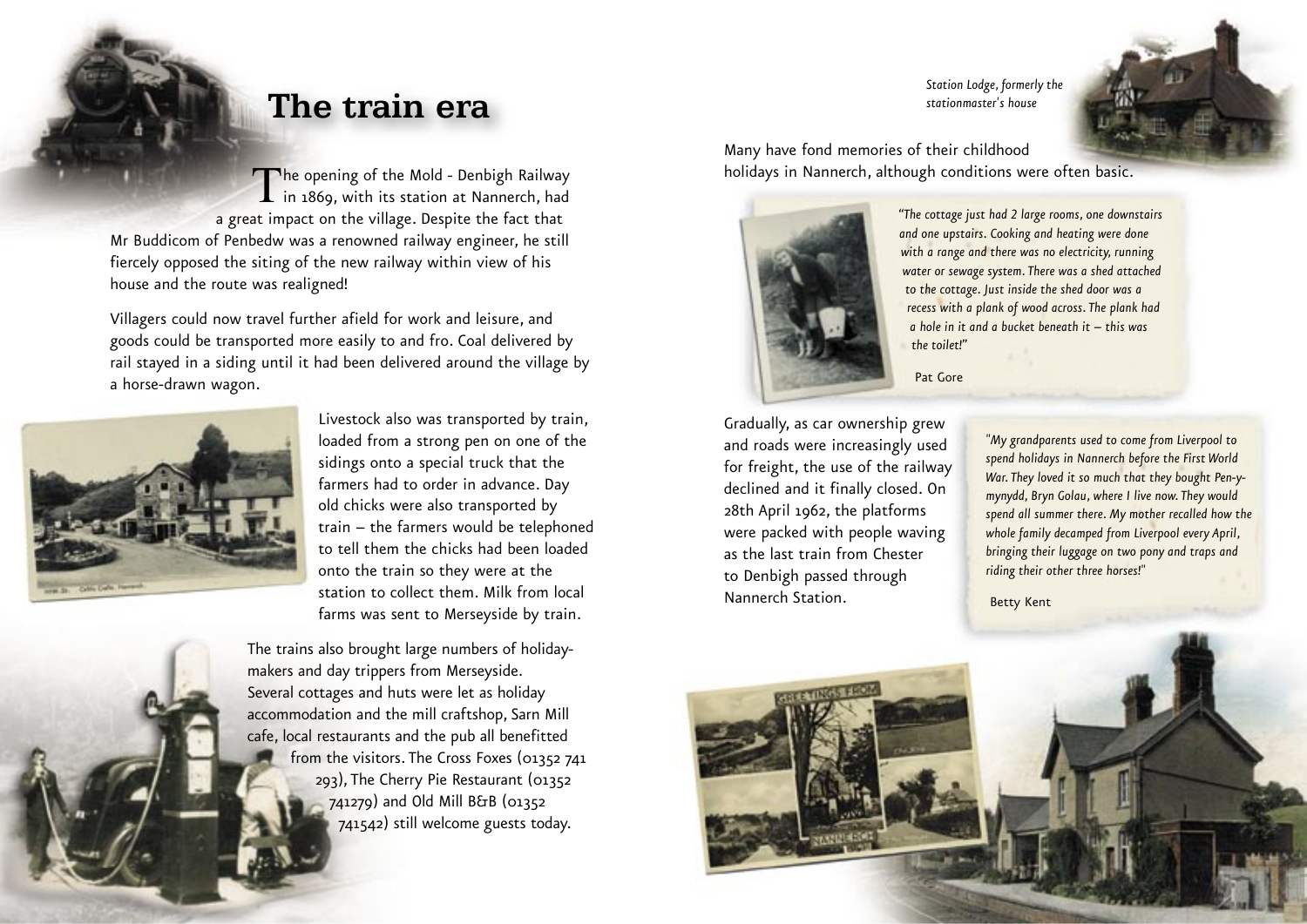### **Church and chapel**

T.H. Wyatt, an architect from London, who also designed  $\perp$  Gorsedd and Brynford churches, designed the present church. It was built in 1852 and consecrated on St. Michael's day in 1853. Records show it as the third church to occupy the same site in the village. The first church on the site was a simple structure made of wattle. The second church, which was dedicated to St. Mary, had a wooden steeple and external steps leading up to a gallery on the south side.

The churchyard includes several graves that pre-date the present church, including some old box-type memorials. Internally, some of the old windows have been reused and there are several monuments and plaques taken from the former churches. These include memorials to the former owners of Penbedw. One is a striking 1694 monument to Charlotte Mostyn, attributed to renowned carver Grinling Gibbons; a monument to Watkin Williams of Penbedw, a local MP from 1777- 1806; and a splendid two-tier chandelier given to the church in 1820,

by Elizabeth Williams. There are many more recent plaques to the Buddicom family who also gave the fine carved chest and cupboard at the rear of the church.

> Not all residents chose to worship in Nannerch Church. By the early 1800s itinerant preachers were drawing large audiences and less formal Non-conformist worship was

*Monument to Charlotte Mostyn*





The minister at Bryn Golau chapel was Thomas Jones of Bwlch yr Crigiau who was a renowned composer of Welsh music. There is a monument to him at Coedpoeth, near Wrexham.

> *Here lyeth the body of Robert Jones, late brewer to Watkin Williams of Penbedw, died April 16th, 1797.*

Gravestone epitaph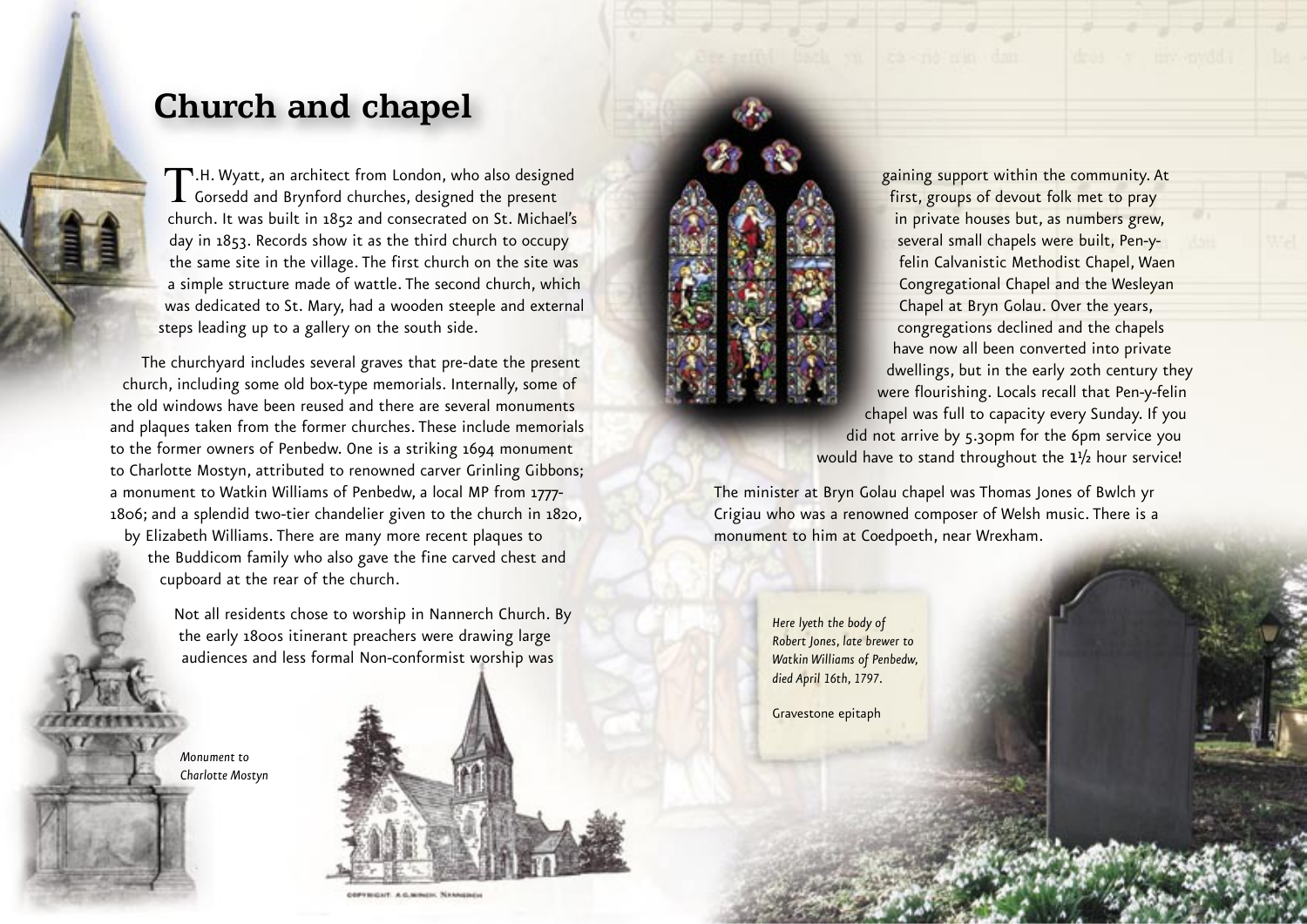

## **School days**

The first school was in a building attached to the pub but the facilities were not ideal and, in 1893, Mr Buddicom put forward plans to build a new school. The original school was converted into dwellings, still called 'Old School Houses'. The new red-brick school was opened in 1894, consisting of one large room divided into

*The first school*

a small classroom for infants and a larger space for the middle and upper classes. It was enlarged in 1945 and further improved in 1962 but, by the 1990s, it had become far too small for the growing village and a major extension was built in 1998.

The playing fields behind the school were later developed to provide sports facilities for both village and school. More recently, an outdoor classroom with adventure play and seating has been added.

*"One teacher, Miss Ada Hughes, often took us for walks down the lane. I learned the names of all the flowers from her."* Elvet Pierce, pupil Ysgol Nannerch, 1940-47

*"I like school because everyone is nice and smiley."* Sadie Spencer *"I like to jump off the climbing frame and do stunts with my friend Jack."* Isaac Barnes *"I like playing football and rugby on the field with my family and friends at weekends."* Joe Harrison Ysgol Nannerch pupils, June 2010

# **Village life**

 $\mathbf{B}$  efore widespread car ownership the village shops and businesses catered for all daily needs. There was the Post Office and sweet shop in the middle of the village, a general stores on the main road. Nannerch Mill shop, on the edge of the village, served local farmers and nearby houses.

Older residents have fond memories of the Post Office and of the Fox family who ran it.

The smithy, situated down the lane by the school, was an important part of village life. Mr Cartwright, the blacksmith, used to forge fine wrought iron gates as well as shoeing the local horses. Farmers used to enjoy a drink at the nearby Cross Foxes Inn whilst their horses were being shod. The pub continues to be popular with locals and visitors today.

*"For a half-penny we could buy either five aniseed balls or three strips of liquorice. The sweets were displayed in the shop window and on a warm summer's day it was a common sight to see the old cat fast asleep amongst them. This made little difference to us children – in fact we often felt the sweets the cat had been lying on had a better flavour!"*

The late Gwen Tapley

Triplee: Heines 111 J. DAVIES & SON **BAKERS, GROCERS AN CATER DRS** NANNERCH MILL, Near MOLD



*Former Post Office*



*Mr Cartwright, the local blacksmith*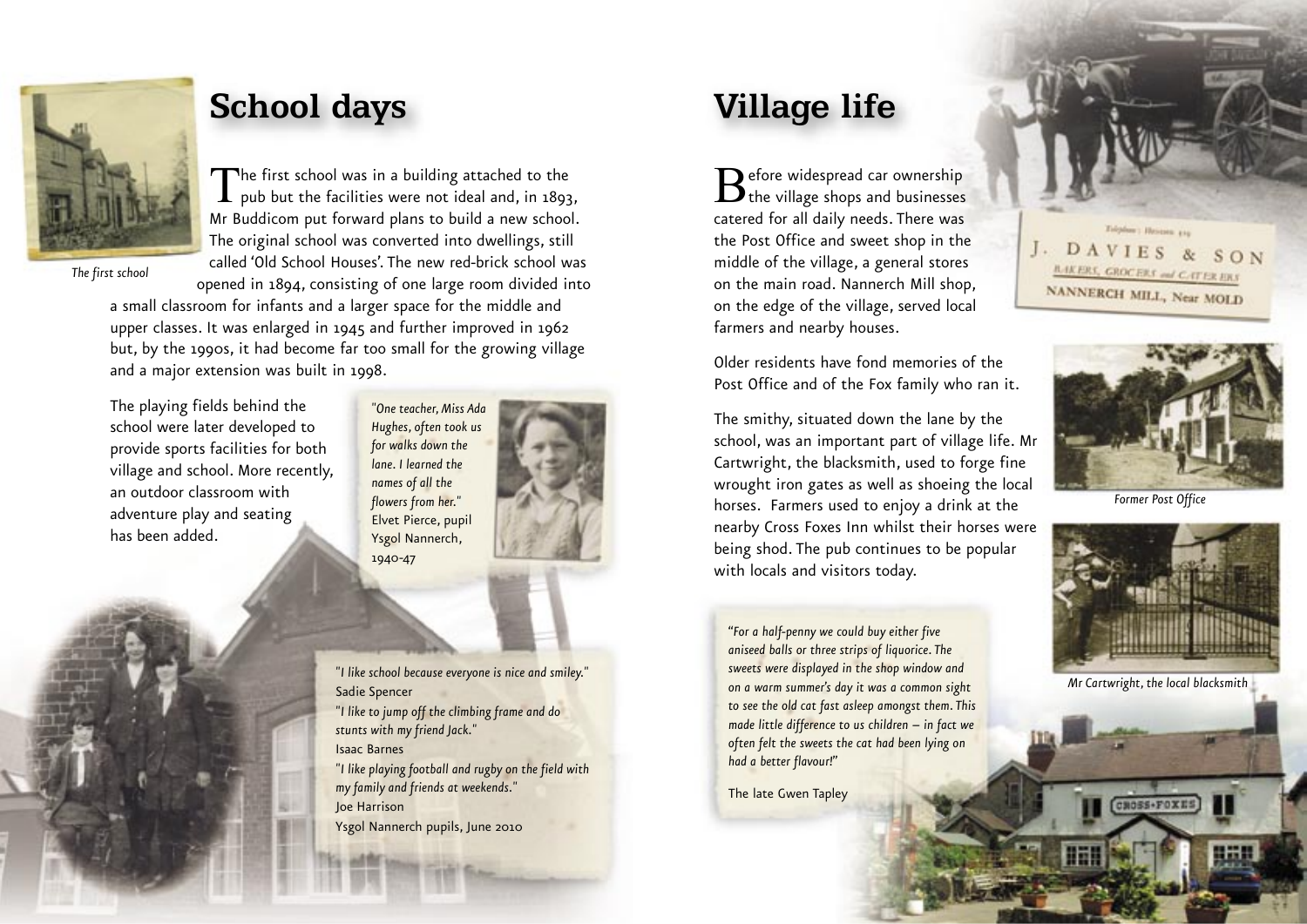Peacock

*Small tortoiseshell*

### **A place for wildlife**

**N** Tannerch is in the heart of the Clwydian Range Area of  $\Gamma$  Outstanding Natural Beauty, nestling on the western side of the Wheeler Valley with the rounded hilltops of Moel Arthur and Penycloddiau rising above it to the south-west. The AONB was designated in 1985 in recognition of its nationally important landscape quality. It is one of only eight protected landscapes in Wales, five AONBs and three National Parks.

Streams tumble down steep sided valleys to join the wider Wheeler Valley. Otters have returned to the River Wheeler in recent years, which is a good sign that the river is clean. The plentiful insects that live in the river and streams attract many birds. Dippers, small brown birds with a white bib, and grey wagtails, delicate birds with yellow bellies and constantly wagging tails, are common. The deeper waters of the trout fishing lakes at Wal Goch and Sarn Mill add to the aquatic habitat, ideal feeding grounds for herons and nesting sites for coots and moorhens.

*Grey wagtail*

The thick hedgerows and numerous copses support woodland birds and animals. Wildflowers thrive on the roadside verges and field edges, attracting butterflies and other insects.

*Black grouse*

The higher ground is a mix of rough grassland and heather moorland, an internationally rare habitat. In July, there is an abundant crop of juicy bilberries and, in August, the hillsides turn a glorious purple when the heather is in bloom. The grassland is dotted with flowers including wild thyme, tiny yellow-flowered tormentil, and milkwort whose delicate flowers vary from pale to dark blue.

The moorland is alive with birdsong during the summer as male birds sing lustily to attract a mate. Most obvious are wheatears, often seen perched on a stone or post. Stonechats, whose distinctive call sounds like two pebbles being banged together and redstarts, with their long orange tails, are also common. Meadow pipits and skylarks make up for their drab colouring by their melodic song and aerial displays. *Dipper*

Red grouse and the extremely rare black grouse both breed on the moorland. Ravens are often heard croaking as they flap slowly overhead. The numerous rabbits, mice, voles and small birds provide plentiful food for birds of prey. Buzzards and kestrels are very common but rarer species like merlin are also seen.

www.clwydianrangeaonb.org.uk

*Wheatear*

*Moorhen*